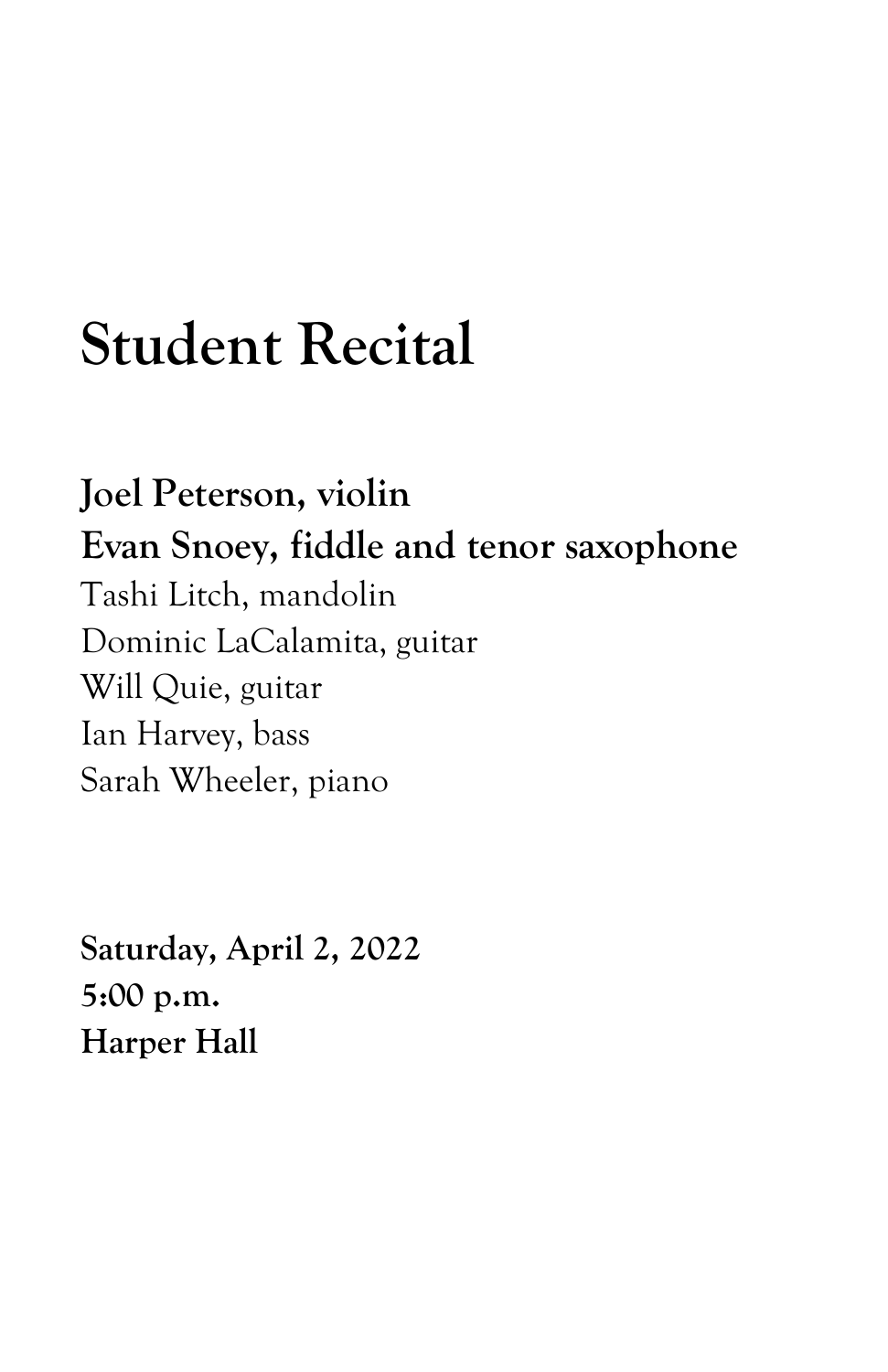**Sonate No. 2** Maurice Ravel Allegretto (1875-1937) Blues Perpetuum mobile

Joel Peterson, violin Sarah Wheeler, piano

Hardingfele Medley *Langleiten* Lars Skjervheim *Sukkeret var Søtt, san* traditional *Røropols* traditional *Steffan Henningsgård* traditional

Evan Snoey, fiddle

*Mysoxen* Olav Luksengård Mjelva (b. 1983)

Evan Snoey, fiddle, feet, and voice

Evan Snoey, fiddle and voice Tashi Litch, mandolin Dominic LaCalamita, guitar Ian Harvey, bass

Evan Snoey, fiddle Tashi Litch, mandolin Dominic LaCalamita, guitar Ian Harvey, bass

*The Lark Ascending* The *Lark Ascending* (1872-1958)

*Hold It In* Evan Snoey (b. 2000)

*Cazadero* Paul Shelasky